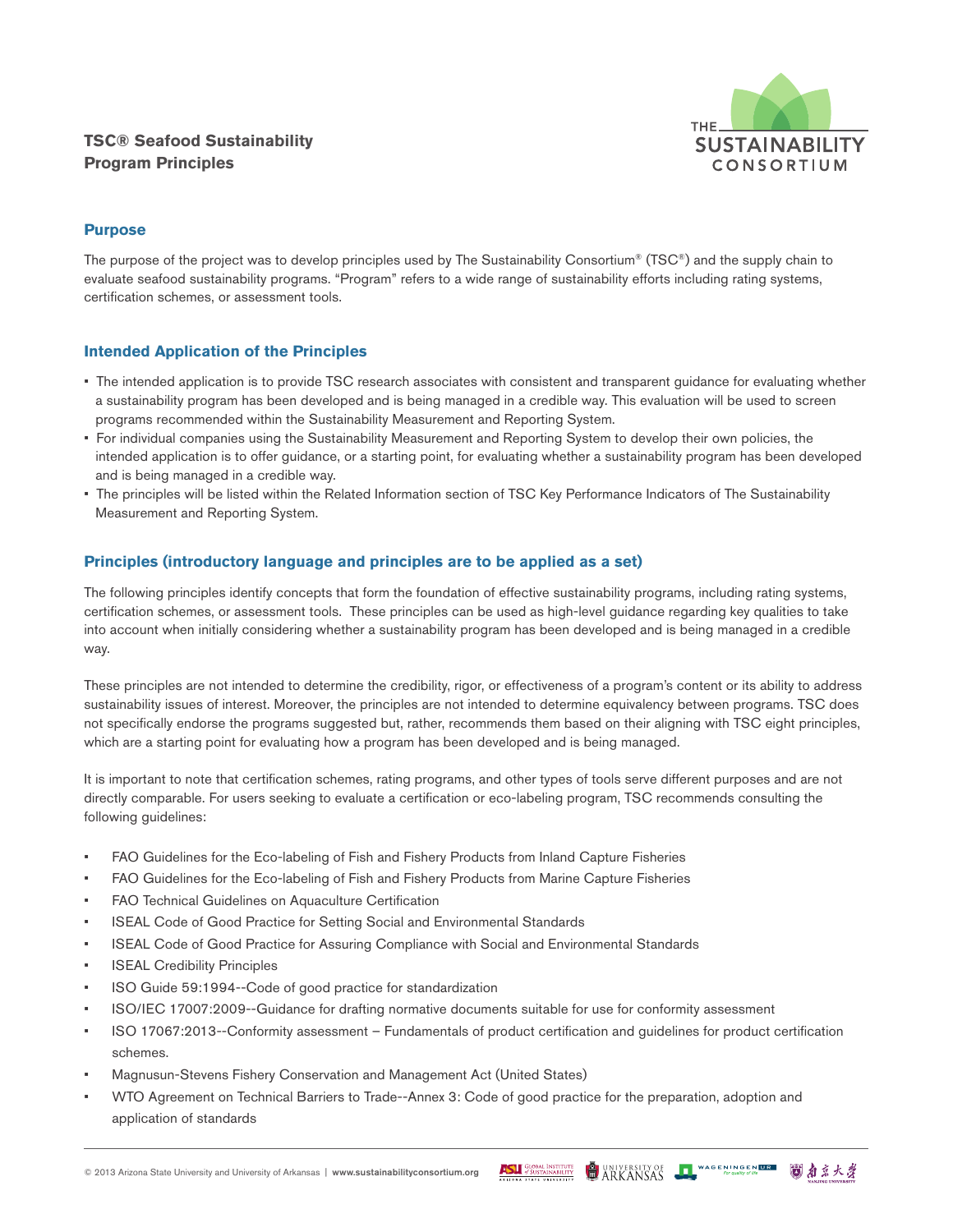

| <b>Intent</b>                                         | <b>Version 1 Principles</b>                                                                                                                                                                                                                                                                                                                                                                                                                                                      |
|-------------------------------------------------------|----------------------------------------------------------------------------------------------------------------------------------------------------------------------------------------------------------------------------------------------------------------------------------------------------------------------------------------------------------------------------------------------------------------------------------------------------------------------------------|
| 1. Conflict of interest                               | A program must have a publicly declared owner and have been developed by a third-party<br>organization external to the financial relationship between the buyer and seller of all product<br>covered by the program.                                                                                                                                                                                                                                                             |
| 2. Transparency into<br>methods                       | The methodology and metrics must be transparent and publicly available for review. This<br>includes, for example, the methods development process, the assurance and scoring<br>methodology, and the monitoring and evaluation methods for the program.                                                                                                                                                                                                                          |
| 3. Effectiveness of<br>methods/process                | The methodology for the program must be scientifically-based, meaning that the methods are<br>repeatable, adaptable to regional conditions, designed to evolve in response to emerging data,<br>outcome oriented, and build on the most up-to-date science. Objective data, whether collected<br>for the program requirements or to confirm compliance, must be available for analysis in order to<br>demonstrate proven effectiveness and consistency of application over time. |
| 4. Multi-stakeholder<br>input into methods            | The methodology and processes used by the program must include a multi-stakeholder<br>process that is publicly available for review and allows for diverse stakeholder input throughout<br>program development and implementation. Efforts to include representatives from civil society,<br>government, industry, and academia should be demonstrated.                                                                                                                          |
| 5. Transparent and<br>multi-stakeholder<br>governance | The program must have a governing body made up of diverse stakeholders and have a<br>transparent and consensus-oriented system of rules, procedures, and management for carrying<br>out the program that is publicly available for review. Efforts to include representatives from civil<br>society, government, industry, and academia should be demonstrated.                                                                                                                  |
| 6. Relevant to key<br>sustainability issues           | The program must clearly communicate what it seeks to address and be relevant to a particular<br>issue that has been identified as a key environmental or social impact within the life cycle of the<br>relevant product category.                                                                                                                                                                                                                                               |
| 7. Periodic<br>review                                 | The program must include a known frequency of periodic third-party review of the governance,<br>decision-making processes, methodology, and metrics, which includes a publicly available<br>process for inviting and responding to stakeholder comment, and if appropriate, making<br>improvements.                                                                                                                                                                              |
| 8. Verify progress<br>towards addressing<br>impacts   | The program must include monitoring and evaluation programs that use publicly available<br>performance indicators that encourage improvements in practices and demonstrate and verify<br>progress towards addressing the key environmental or social impacts it is seeking to address.                                                                                                                                                                                           |

**ASLI**SIONAL INSTITUTE **CONTRACTLY OF A SERINGEN URB CONTRACTLY**